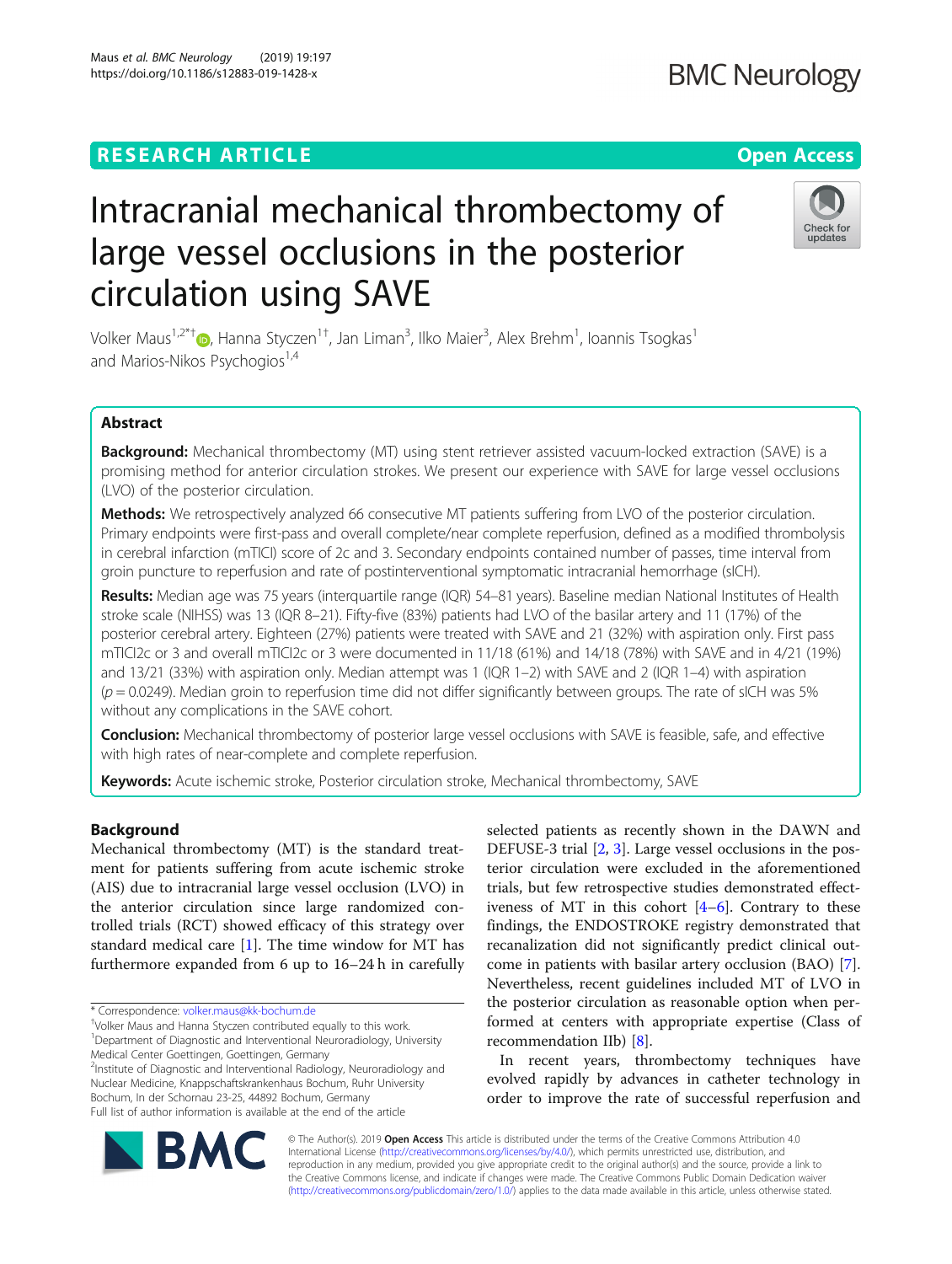minimize occurrence of distal embolization. The main methods of MT for LVO include stent retriever thrombectomy with or without the use of an aspiration catheter [[9\]](#page-4-0) or the use of a large-bore distal access catheter alone (known as "A Direct Aspiration first Pass Technique", ADAPT) [\[10](#page-4-0)]. Among the combined approaches, new techniques were developed, which differ in stent retriever placement in relation to the clot, time of aspiration and/or proximal use of balloon guide catheters with promising reperfusion results in the anterior circulation  $[11–13]$  $[11–13]$  $[11–13]$  $[11–13]$  $[11–13]$ . In this study, we present our experience with the recently introduced stent retriever assisted vacuum-locked extraction (SAVE) technique in the posterior circulation.

# Methods

We report a single-center, retrospective analysis of patients, who were treated with MT for AIS caused by LVO in the posterior circulation from March 2014 to November 2018 in our department. Baseline parameters, angiographic features, technical and clinical outcome were derived from a prospectively maintained neurointerventional database. Primary endpoints were first pass and overall complete or near-complete reperfusion, defined as the modified Thrombolysis in Cerebral Infarction (mTICI) scale score of 2c and 3 [\[14](#page-4-0)]. Secondary endpoints contained number of passes, time interval from groin puncture to reperfusion and rate of postinterventional symptomatic intracranial hemorrhage (sICH). According to the guidelines of the local ethic committee, approval was given for the prospective acquisition of patient data (No: 13/7/15An), which was conducted in accordance with the Declaration of Helsinki.

Following inclusion criteria were applied: clinical diagnosis of AIS due to LVO in the posterior circulation and initiation of endovascular stroke treatment with complete angiographic documentation. There were no general limitations on baseline variables such as age and National Institutes of Health Stroke Scale (NIHSS) on admission or procedural characteristics, including the use of different thrombectomy techniques and intra-arterial thrombolysis, which were left to the attending neuroradiologist's discretion. According to neurological guidelines, patients received IVT whenever possible. Procedural angiograms were reviewed independently by experienced interventional neuroradiologists to evaluate the mTICI score before and after MT and blinded to the used MT technique. In accordance to the anterior circulation, reperfusion was understood as contrast material passes beyond the area of initial occlusion. Therefore, the territory distal to the occlusion was set as 100% and percent reperfusion was measured and translated into the mTICI scoring system. Ischemic stroke was confirmed with native computed tomography (CT) or flat panel detector CT in cases of one stop management and CTA (or multiphase FDCTA) [[15](#page-4-0)]. Native CT was performed within 24 h or in case of secondary worsening. Symptomatic ICH was defined as any CT-documented hemorrhage that was temporally related to deterioration in the patient's clinical condition and increment of ≥4 points in the NIHSS. All NIHSS and modified Rankin Score (mRS) grades were assessed by a consultant neurologist.

#### Thrombectomy technique with SAVE

The SAVE technique has been recently described [\[11](#page-4-0)]. Briefly, based on a triaxial approach, access to cerebral vasculature is obtained either with a 6 or 7 French (F) guide catheter (Envoy, Cordis, Fremont, CA, USA; Mach 1, Boston Scientific, Marlborough, MA, USA). A 0.021″ inch microcatheter is advanced through a 5F aspiration catheter (AXS Catalyst, Stryker, Fremont, CA, USA; Sofia, Microvention, Tustin, CA, USA) past the occlusion site in the P1 or P2 segment. The stent retriever (usually Trevo ProVue, Stryker) is deployed primary distally to and with the proximal third across the occlusion site. During a period of 2-8 min, while the stent retriever has the chance to integrate with the thrombus, the microcatheter is slowly retracted. The aspiration catheter is then placed to the proximal face of the thrombus and the aspiration pump is connected and activated. The tip of the aspiration catheter is advanced towards the occlusion site, while gently retracting the stent retriever until reaching a wedge position. The permanent aspiration with the pump is switched to the guide catheter while negative pressure is retained within the aspiration catheter with the use of a 60 ml vacuum pressure syringe (VacLok, Merit Medical, South Jordon, UT, USA). Then, the stent retriever and aspiration catheter are removed into the guide catheter as a single unit (Fig. [1\)](#page-2-0). Pump aspiration on the guide catheter is kept 30 s after removal of the stent retriever/aspiration catheter unit in order to minimize distal emboli. Control angiograms after each pass are acquired to assess the degree of reperfusion.

#### Statistical analysis

All analyses were conducted using MedCalc Statistical Software version 18 (MedCalc Software, Ostend, Belgium; [http://www.medcalc.org;](http://www.medcalc.org) 2019). Descriptive statistics of normally distributed data are stated as mean and standard deviation; not normally distributed data are summarized as median and interquartile range (IQR). Differences between groups were examined using Fisher's exact test or Mann-Whitney test. Statistical significance was defined as *p* ≤ 0.05.

# Results

Sixty-six patients were treated with MT due to LVO in the posterior circulation. Thirty-eight patients (58%) were male and median age was 75 years (IQR 54–81 years). Median baseline NIHSS was 13 (IQR 8–21) and the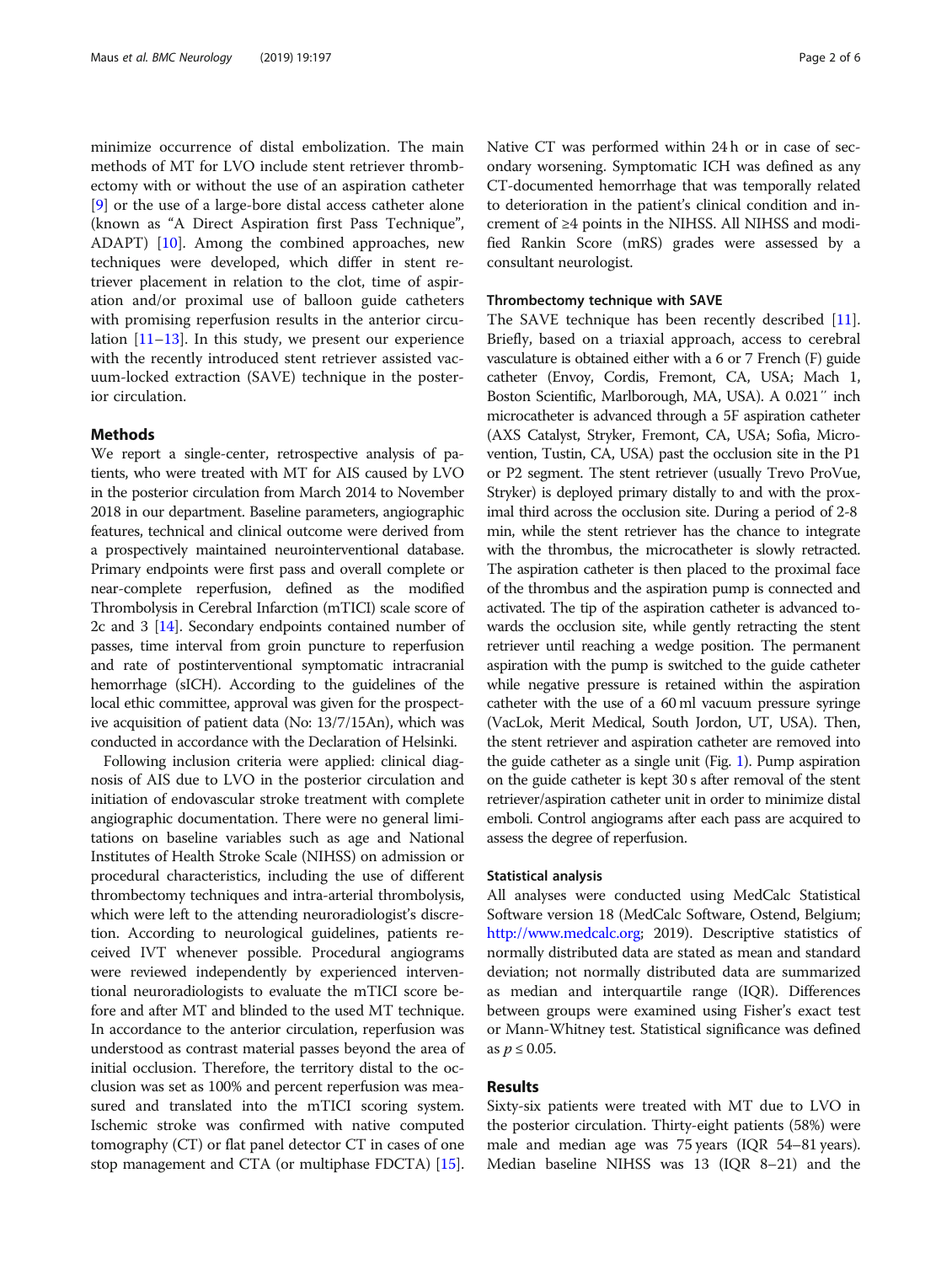<span id="page-2-0"></span>

proportion of patients receiving IVT was 56% (Table 1). Large vessel occlusion was confirmed in the basilar artery in 55/66 (83%) and in the posterior cerebral artery (PCA, P1 segment) in 11/66 (17%) cases. Out of 66 patients, 18 (27%) patients were treated with SAVE and 21 (32%) patients were treated with aspiration only. Four out of eighteen (22%) patients treated with SAVE and 5/21 (24%) with aspiration only had occlusions in the PCA, respectively. Those groups did not differ in baseline parameters. In 11/66 (17%) patients, the stent retriever was retrieved within the aspiration catheter, which was left in place ("Solumbra" technique) and 7/66 (11%) patients were treated only with stent retriever (without aspiration catheter). Out of the remaining 9 patients, the clot could not be reached in 6 (9%) due to vessel tortuosity; of those, 2 (3%) patients received intraarterial thrombolysis. In 3 (5%) patients, recanalization was achieved due to prior IVT. One patient with primary aspiration received stent

# Table 1 Baseline characteristics

|                                     | Value       |
|-------------------------------------|-------------|
| Number of patients                  | 66          |
| Male                                | 38 (58%)    |
| Age (years), median $\pm$ SD        | $75 \pm 13$ |
| Arterial hypertension               | 49 (74%)    |
| Atrial fibrillation                 | 27 (41%)    |
| Diabetes                            | 18 (27%)    |
| Dyslipidemia                        | 33 (50%)    |
| Smoker                              | 9(14%)      |
| Baseline NIHSS score (median (IQR)) | $13(8-21)$  |
| IVT                                 | 37 (56%)    |

 $SD =$  standard deviation:  $NIHSS =$  National Institute of Health Stroke Scale:

 $IQR =$  interquartile range;  $IVT =$  intravenous thrombolysis

retriever rescue maneuver and 3 patients with primary SAVE received bailout intracranial stenting. There was no intra-arterial thrombolysis additional to SAVE or aspiration.

#### Angiographic results with SAVE versus aspiration only

The primary endpoint of first pass complete or near complete reperfusion (mTICI ≥2c) was achieved in 11/18 (61%) with SAVE vs. 4/21 (19%) with aspiration  $(p = 0.0079,$  Table 2); complete reperfusion (mTICI 3) after a single pass was reached in 10/18 (56%) with SAVE vs. 2/21 (10%) with aspiration only ( $p = 0.0022$ ). The rate of first pass successful reperfusion (mTICI  $\geq 2b$ ) was also higher in the SAVE group with 12/18 (67%) vs. aspiration group with  $7/21$  (33%,  $p = 0.0404$ ). An

Table 2 Angiographic results of SAVE and aspiration only

|                                | SAVF       | Aspiration only | $p$ -value |
|--------------------------------|------------|-----------------|------------|
| Number of patients             | 18         | 21              |            |
| First-pass reperfusion         |            |                 |            |
| $mT$ $Cl$ 3                    | 10 (56%)   | 2(10%)          | 0.0022     |
| $mT Cl \geq 2c$                | 11 (61%)   | 4 (19%)         | 0.0079     |
| $mT Cl \geq 2b$                | 12 (67%)   | 7 (33%)         | 0.0404     |
| Final reperfusion              |            |                 |            |
| $mT$ $Cl$ 3                    | 12 (67%)   | 3(14%)          | 0.0009     |
| mT Cl > 2c                     | 14 (78%)   | 13 (33%)        | 0.0061     |
| mT Cl > 2b                     | 16 (89%)   | 13 (62%)        | 0.0576     |
| Number of passes, median (IQR) | $1(1-2)$   | $2(1-4)$        | 0.0249     |
| Groin puncture – reperfusion   | 46 (29-56) | 39 (22-102)     | 0.9723     |
| (Minutes), median (IQR)        |            |                 |            |

 $SAVE =$  Stent retriever Assisted Vacuum-locked Extraction;  $mTICI =$  modified Thrombolysis in Cerebral Ischemia: IOR = interquartile range All values in boldface are significant results (<0.05)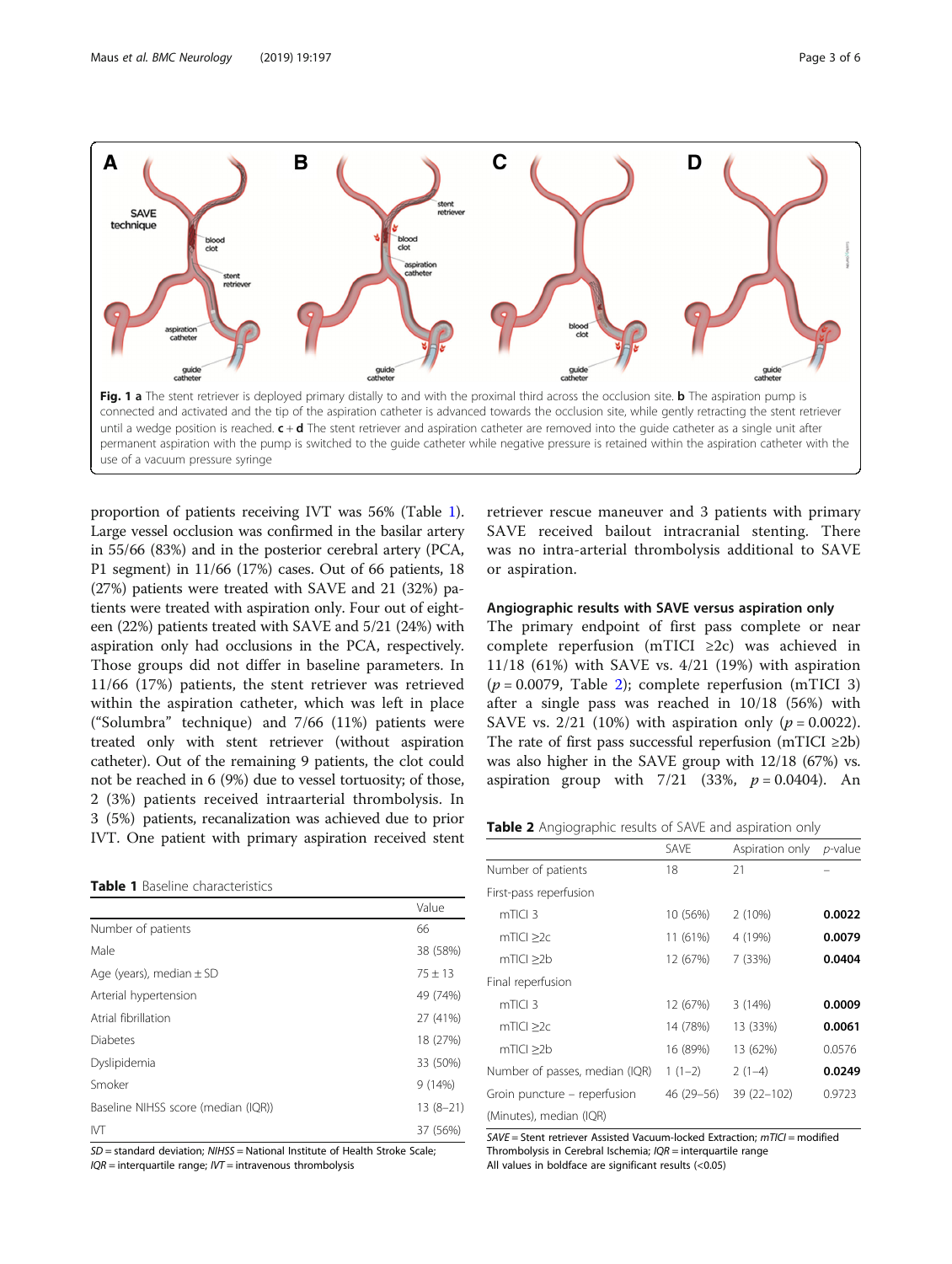overall rate of mTICI 2c and 3 on final angiogram was achieved in 14/18 (78%) SAVE cases and in 7/21 (33%) aspiration cases  $(p = 0.0061)$ . A total of 12/18 (67%) SAVE patients and 3/21 (14%) aspiration patients were completely reperfused (mTICI 3) at the end of the procedure ( $p = 0.0009$ ). The overall rate of successful reperfusion (mTICI ≥2b) was 16/18 (89%) with SAVE vs. 13/21 (62%) with aspiration. Median attempt was 1 (IQR 1–2) with SAVE and 2 (IQR 1–4) with aspiration ( $p =$ 0.0249). Median groin to reperfusion time did not differ significantly between SAVE and aspiration only groups (46 min (IQR 29–56) vs. 39 min (IQR 22–102);  $p = 0.9723$ ).

No complications occurred with SAVE. Two patients (5%) receiving aspiration only suffered from sICH. There were no statistical differences observed in median NIHSS and mRS at discharge between the two groups: median NIHSS score at discharge was 5 for both groups (SAVE, IQR 2–10; aspiration only, IQR 1–16) and favorable neurological outcome  $(mRS \leq 2)$  was confirmed in 6/18 (33%) patients treated with SAVE and 8/21 (38%) patients treated with aspiration only. Overall, favorable outcome at discharge was 24/66 (36%) and median NIHSS score at discharge was 5 (IQR 2–12).

#### **Discussion**

So far, there is one randomized trial, which compared the safety and efficacy of MT plus standard medical therapy vs. standard medical therapy in patients suffering from posterior circulation strokes [\[16](#page-5-0)]. The BEST trial was terminated early due to a high cross-over rate. But despite the overall negative results, patients treated with MT achieved better outcomes. However, this stroke cohort is associated with the poorest outcome of all stroke subtypes, resulting in a morbidity and mortality rate up to 70% [\[17](#page-5-0)]. The multi-center ENDOSTROKE registry showed at least that the use of stent retriever is an independent predictor of recanalization in the posterior circulation, however, recanalization itself did not predict clinical outcome in this study [\[7](#page-4-0)]. In our study, we analyzed the performance of the SAVE technique based on our experience with this method for the anterior circulation [[11\]](#page-4-0). Similar to our previous results, we observed SAVE to be an effective and safe thrombectomy method in patients suffering from LVO in the posterior circulation.

As the central requirement of MT is a fast recanalization of the occlusion with complete reperfusion of the affected territory, new devices and different strategies were developed during the last years. Promising techniques using large-bore aspiration catheters and/or new generation stent retrievers had shown promising results with high reperfusion rates, however, those techniques were mainly applied in the anterior circulation [[18](#page-5-0), [19](#page-5-0)]. For the subgroup of posterior circulation strokes comparative analysis of different stroke techniques remain scarce. In our study, the final successful reperfusion rate (mTICI  $\geq$ 2b) of 89% with SAVE is comparable to those of previous stent retriever series of 81 and 83% published in two meta-analysis of Gory et al. and Ye et al., respectively, [\[20,](#page-5-0) [21](#page-5-0)] and the ENDOSTROKE registry, which reported a TICI 2b/3 rate of 79% [\[7](#page-4-0)]. Previous studies, which were not included in the meta-analyses showed successful reperfusion in 70 and 73% of cases, respectively [\[22](#page-5-0), [23\]](#page-5-0). A recent study in fact demonstrated aspiration only as the better first-line strategy for BAO patients compared to stent retriever for complete reperfusion with rates of 54 and 32%, respectively  $[6]$  $[6]$ , and were comparable to 67% mTICI 3 results with SAVE in our study. However, another study did not show differences between aspiration only and stent retrieving with regard to complete reperfusion [[21](#page-5-0)]. Unfortunately, a comparison of the first-pass results is not possible due to lack of such information in the aforementioned studies; however, first-pass reperfusion results with SAVE were promising with 56–67% (mTICI  $\geq 2b/\geq 2c/3$ ) and significantly higher compared to aspiration only, which led to a significant lower number of thrombectomy attempts with SAVE. However, it is to mention that the use of the mTICI score in the posterior circulation is not fully validated as demonstrated recently, which makes it more difficult to compare reperfusion results to those of anterior circulation strokes [\[24\]](#page-5-0).

New aspiration catheters and aspiration pumps have been implemented with different results in achieving high and constant flows [[25](#page-5-0), [26\]](#page-5-0). In our study, there might have been bias due to the use of aspiration pumps and vacuum pressure syringes (which were used at the beginning). As shown by Nikoubashman et al. the Penumbra aspiration pump might achieve significantly lower flow compared to 60-milliliter VacLok vacuum pressure syringes, mostly due to the high resistance of the connecting tubing with diminished blood flow reversal (in the anterior circulation without balloon protection) [\[25](#page-5-0)].

Although the procedure times by using SAVE tended to be longer compared to aspiration only, no differences in clinical outcome at discharge were observed, which might possibly be explained by the better reperfusion results. However, as stated in the literature up to now  $[6]$  $[6]$ , this study also did not show a technique's clinical benefit towards a specific technique.

Effectiveness of proximal flow arrest/aspiration in the posterior circulation is matter of debate and limited to few cases [\[27](#page-5-0), [28\]](#page-5-0). While in the anterior circulation the use of a balloon guide catheter with subsequent flow arrest is a predictor of first-pass success [\[29](#page-5-0)], in most of the patients with posterior stroke an antegrade flow in the basilar artery cannot be prevented due to maintained blood flow from the contralateral vertebral artery.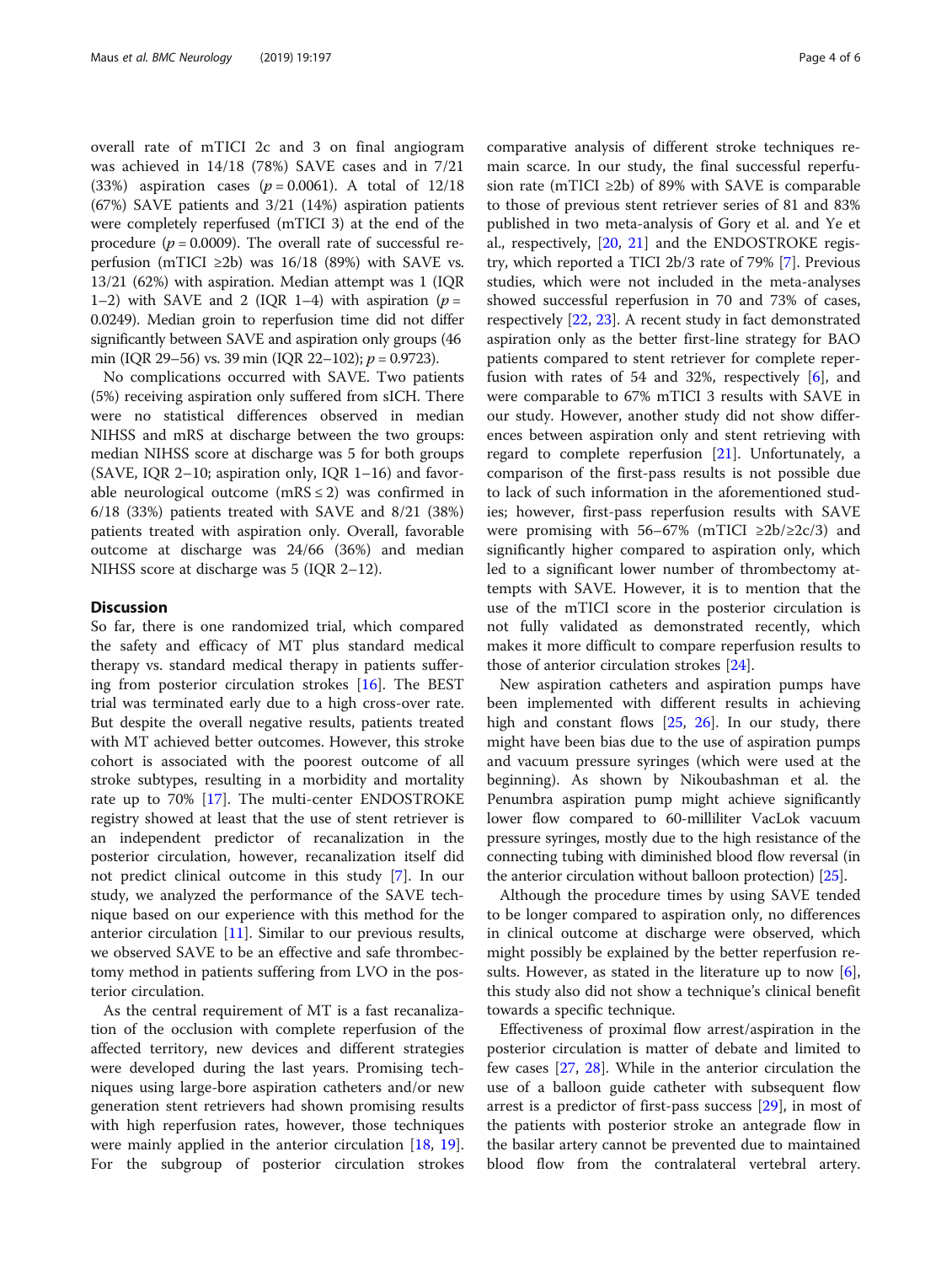<span id="page-4-0"></span>Interestingly, in our cohort the rate of complete reperfusion was high, suggesting that loss of fragments during the retrieval maneuver is a rare phenomenon even when proximal aspiration is only applied in one of the feeding vertebral arteries. This emphasizes the meaning of distal protection by wedging the clot between stent retriever and aspiration catheter tip during the withdrawal as one major key element of SAVE. However, other factors such as contralateral low flow conditions due to vertebral artery aplasia or hypoplasia might also influence reperfusion success and were not considered in the analysis [\[30\]](#page-5-0).

A limitation of our study is the retrospective design with the attendant selection bias. The small sample size limits the validity of the data. The observed differences between the techniques should be interpreted with caution as in our institute experience with SAVE is high compared to the aspiration only technique. The small sample size and missing evaluation of the aforementioned anatomic factors might prevent the conclusion that SAVE is more effective than aspiration. Clinical outcome after 90 days is missing; however, our intention was to focus on the angiographic results as complete reperfusion is a basic requirement for recovery of stroke patients. A prospective trial is warranted to demonstrate efficacy of SAVE for posterior circulation strokes.

### Conclusions

Mechanical thrombectomy of posterior large vessel occlusions with SAVE is feasible, safe, and effective with high rates of near-complete and complete reperfusion.

#### Abbreviations

ADAPT: A direct aspiration first pass technique; BAO: Basilar artery occlusion; CT: Computed tomography; FDCT: Flat panel detector CT; IQR: Interquartile range; LVO: Large vessel occlusions; mRS: Modified Rankin Score; MT: Mechanical thrombectomy; mTICI: Modified thrombolysis in cerebral infarction; NIHSS: National Institutes of Health stroke scale; PCA: Posterior cerebral artery; RCT: Randomized controlled trials; SAVE: Stent retriever assisted vacuum-locked extraction; sICH: Symptomatic intracranial hemorrhage

#### Acknowledgements

Not applicable.

#### Authors' contributions

VM: idea of this study and writing manuscript, HS: writing manuscript, JL: proof reading, IM: data collection and proof reading, AB: data collection and statistical analysis, IT: data collection, MNP: idea of the study and proof reading. All authors have read and approved the manuscript.

#### Funding

No funding.

#### Availability of data and materials

All data generated or analysed during this study are included in this published article.

#### Ethics approval and consent to participate

According to the guidelines of the ethic committee of the University Medical Center Göttingen, ethics approval was given (No: 13/7/15An) for the prospective acquisition of patient data, which was conducted in accordance with the Declaration of Helsinki.

#### Consent for publication

Not applicable.

#### Competing interests

The authors declare that they have no competing interests.

#### Author details

<sup>1</sup>Department of Diagnostic and Interventional Neuroradiology, University Medical Center Goettingen, Goettingen, Germany. <sup>2</sup>Institute of Diagnostic and Interventional Radiology, Neuroradiology and Nuclear Medicine, Knappschaftskrankenhaus Bochum, Ruhr University Bochum, In der Schornau 23-25, 44892 Bochum, Germany. <sup>3</sup>Department of Neurology, University Medical Center Goettingen, Goettingen, Germany. <sup>4</sup>Department of Neuroradiology, Clinic of Radiology & Nuclear Medicine, University Hospital Basel, Basel, Switzerland.

#### Received: 12 March 2019 Accepted: 9 August 2019 Published online: 16 August 2019

#### References

- 1. Goyal M, Menon BK, Van Zwam WH, Dippel DWJ, Mitchell PJ, Demchuk AM, et al. Endovascular thrombectomy after large-vessel ischaemic stroke: a meta-analysis of individual patient data from five randomised trials. Lancet. 2016;387:1723–31.
- 2. Nogueira RG, Jadhav AP, Haussen DC, Bonafe A, Budzik RF, Bhuva P, et al. Thrombectomy 6 to 24 hours after stroke with a mismatch between deficit and infarct. N Engl J Med. 2018;378:11–21.
- 3. Albers GW, Marks MP, Kemp S, Christensen S, Tsai JP, Ortega-Gutierrez S, et al. Thrombectomy for stroke at 6 to 16 hours with selection by perfusion imaging. N Engl J Med. 2018;378:708–18.
- 4. Maus V, Kalkan A, Kabbasch C, Abdullayev N, Stetefeld H, Barnikol UB, et al. Mechanical Thrombectomy in basilar artery occlusion: presence of bilateral posterior communicating arteries is a predictor of favorable clinical outcome. Neuroradiol: Clin; 2017.
- 5. Möhlenbruch M, Stampfl S, Behrens L, Herweh C, Rohde S, Bendszus M, et al. Mechanical Thrombectomy with stent retrievers in acute basilar artery occlusion. AJNR Am J Neuroradiol. 2013;35:959–64.
- 6. Gory B, Mazighi M, Blanc R, Labreuche J, Piotin M, Turjman F, et al. Mechanical thrombectomy in basilar artery occlusion: influence of reperfusion on clinical outcome and impact of the first-line strategy (ADAPT vs stent retriever). J Neurosurg. 2018;129:1482–91.
- 7. Singer OC, Berkefeld J, Nolte CH, Bohner G, Haring HP, Trenkler J, et al. Mechanical recanalization in basilar artery occlusion: the ENDOSTROKE study. Ann Neurol. 2015;77:415–24.
- 8. Powers WJ, Rabinstein AA, Ackerson T, Adeoye OM, Bambakidis NC, Becker K, et al. 2018 guidelines for the early Management of Patients with Acute Ischemic Stroke: a guideline for healthcare professionals from the American Heart Association/American Stroke Association. Stroke. 2018;49:e46–110.
- 9. Humphries W, Hoit D, Doss VT, Elijovich L, Frei D, Loy D, et al. Distal aspiration with retrievable stent assisted thrombectomy for the treatment of acute ischemic stroke. J Neurointerv Surg. 2015;7:90–4.
- 10. Turk AS, Frei D, Fiorella D, Mocco J, Baxter B, Siddiqui A, et al. ADAPT FAST study: a direct aspiration first pass technique for acute stroke thrombectomy. J Neurointerv Surg. 2014;6:260–4.
- 11. Maus V, Henkel S, Riabikin A, Riedel C, Behme D, Tsogkas I, et al. The SAVE technique. Clin Neuroradiol. 2018:1–8. [https://doi.org/10.1007/s00062-018-](https://doi.org/10.1007/s00062-018-0702-4) [0702-4.](https://doi.org/10.1007/s00062-018-0702-4)
- 12. Maegerlein C, Teresa M, Sebastian B, Kornelia M, Manuel TB, Silke L, et al. Further Development of Combined Techniques Using Stent Retrievers, Aspiration Catheters and BGC The PROTECT PLUS Technique. Clin Neuroradiol. 2018. [https://doi.org/10.1007/s00062-018-0742-9.](https://doi.org/10.1007/s00062-018-0742-9)
- 13. McTaggart RA, Tung EL, Yaghi S, Cutting SM, Hemendinger M, Gale HI, et al. Continuous aspiration prior to intracranial vascular embolectomy (CAPTIVE): a technique which improves outcomes. J Neurointerv Surg. 2017;9:1154–9.
- 14. Dargazanli C, Fahed R, Blanc R, Gory B, Labreuche J, Duhamel A, et al. Modified thrombolysis in cerebral infarction 2C/thrombolysis in cerebral infarction 3 reperfusion should be the aim of mechanical thrombectomy: insights from the ASTER trial (contact aspiration versus stent retriever for successful revascularization). Stroke. 2018;49:1189–96.
- 15. Psychogios M-N, Behme D, Schregel K, Tsogkas I, Maier IL, Leyhe JR, et al. One-Stop Management of Acute Stroke Patients: Minimizing